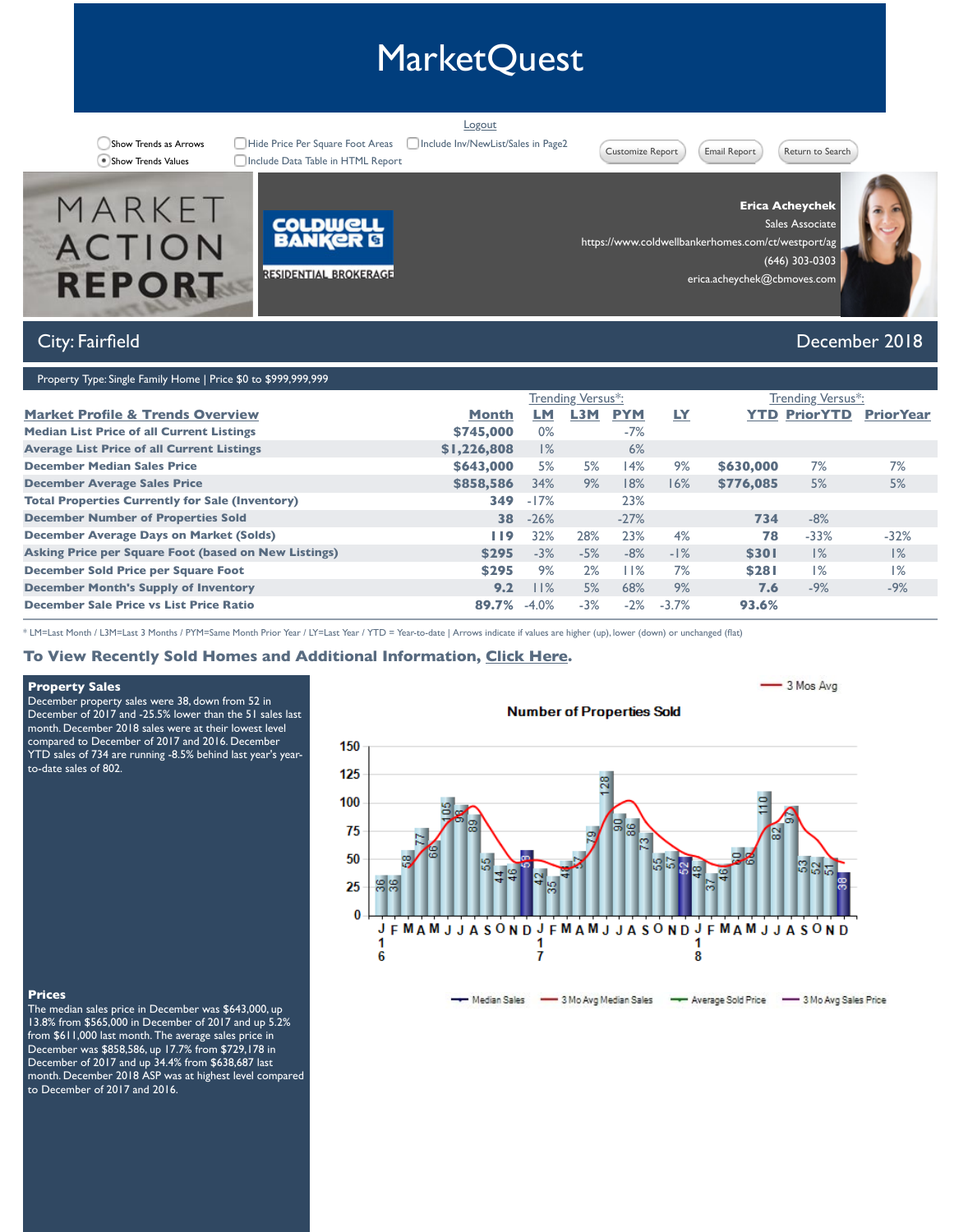#### **Median Sales Price and Average Sales Price**

Median means middle (the same # of properties sold above and below the median)



#### Total Inventory & Months Supply of Inventory (MSI)

MSI is the # of months needed to sell all of the Inventory at the monthly Sales Pace



### **Days On Market for Sold Properties**

Average days on market (listing to contract) for properties sold during the month



#### **Inventory & MSI**

The total inventory of properties available for sale as of December was 349, down -17.3% from 422 last month and up 22.9% from 284 in December of last year. December 2018 Inventory was at a mid range compared to December of 2017 and 2016.

A comparatively lower MSI is more beneficial for sellers while a higher MSI is better for buyers. The December 2018 MSI of 9.2 months was at its highest level compared with December of 2017 and 2016.

#### **Market Time**

The average Days On Market (DOM) shows how many days the average property is on the market before it sells. An upward trend in DOM tends to indicate a move towards more of a buyer's market, a downward trend a move towards more of a seller's market. The DOM for December was 119, up from 90 days last month and up from 97 days in December of last year. The December 2018 DOM was at a mid range compared with December of 2017 and 2016.

#### **Selling Price Per Square Foot**

The selling price per square foot is a great indicator for the direction of property values. Since median sales price and average sales price can be impacted by the 'mix' of high or low end properties in the market, the selling price per square foot is a more normalized indicator on the direction of property values. The December 2018 selling price per square foot of \$295 was up 8.5% from \$272 last month and up 10.9% from \$266 in December of last year.

#### **FMAMJJASOND FMAMJJASONDJ** F M A M J J A S O N D J υ 1 1 1 6 7 8

 $-3$  Mo Avg

# **Selling Price Per Square Foot**

Average selling priceper square foot for properties that sold during the month